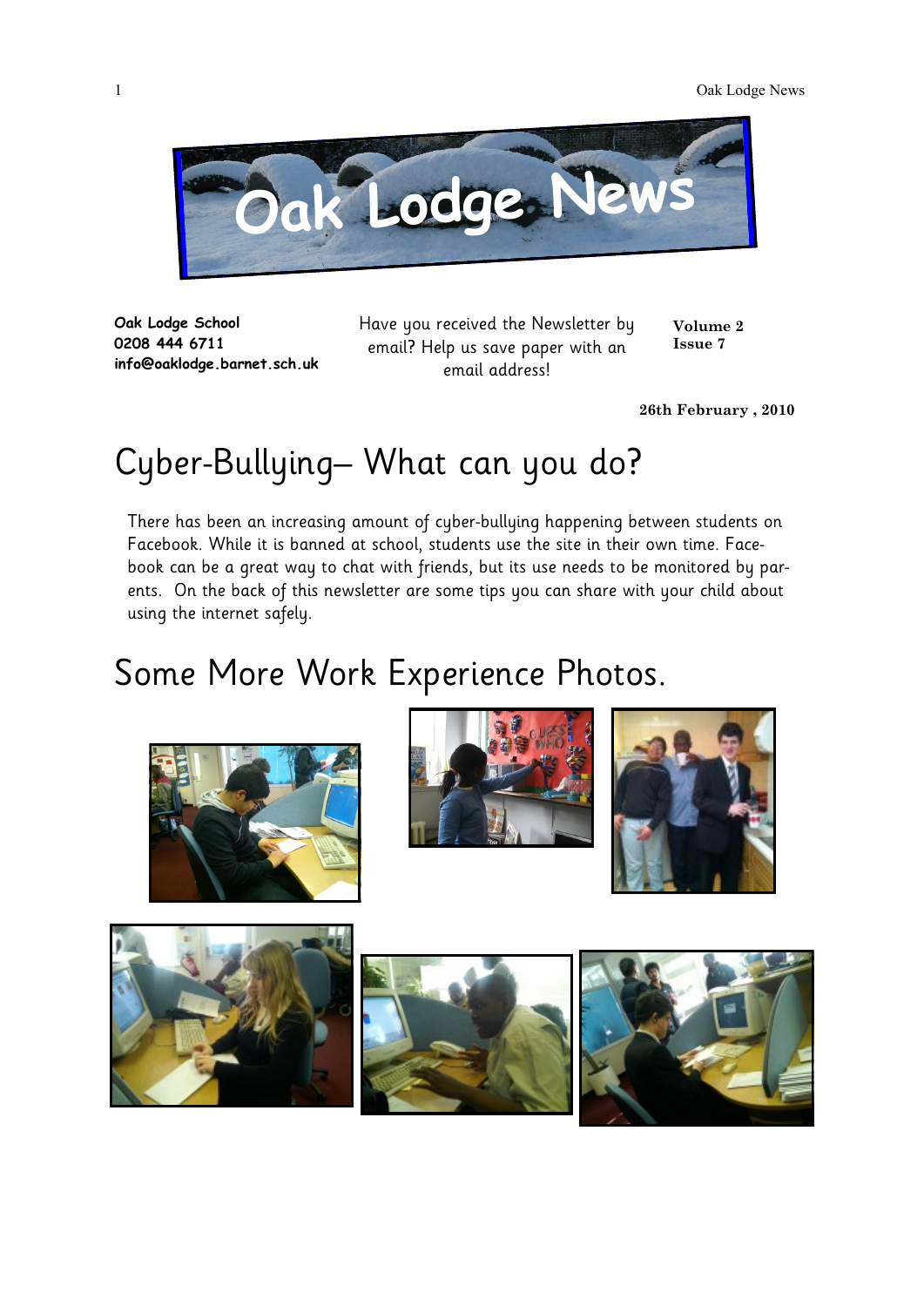## **A word from the Head Teacher**

#### **Our New Extension**

Our new extension is almost finished!!! Have a look at the photo's below. We are planning an opening event on the morning of Monday, March,  $15<sup>th</sup>$ . Further details to follow.

#### **Building Schools for the Future**

The Local Authority are organising a 'Building Schools for the Future' information evening at Hendon Town Hall between 7pm and 8.30pm on Monday, 1st March for parents /carers. The meeting will inform parents of future plans and involve them in a round table discussion on the next decade of secondary education in the borough. As we are one of the schools who will benefit from this initiative, we will be holding our own consultation meetings in the near future.

#### **Free Tickets for Young People Under 26**

The Arts depot is promoting a free ticket scheme for young people under 26. A Night Less Ordinary is an Arts Council England Scheme in association with Metro, which entitles anyone under the age of 26 to claim free tickets to theatre, dance, music and spoken word performances at the Arts depot. Simply select a performance from the qualifying events list on the Arts depot website and call the Box Office to book.

Please visit www.artsdepot.co.uk for further details or call 020 8369 5454.

Lynda Walker







arts depo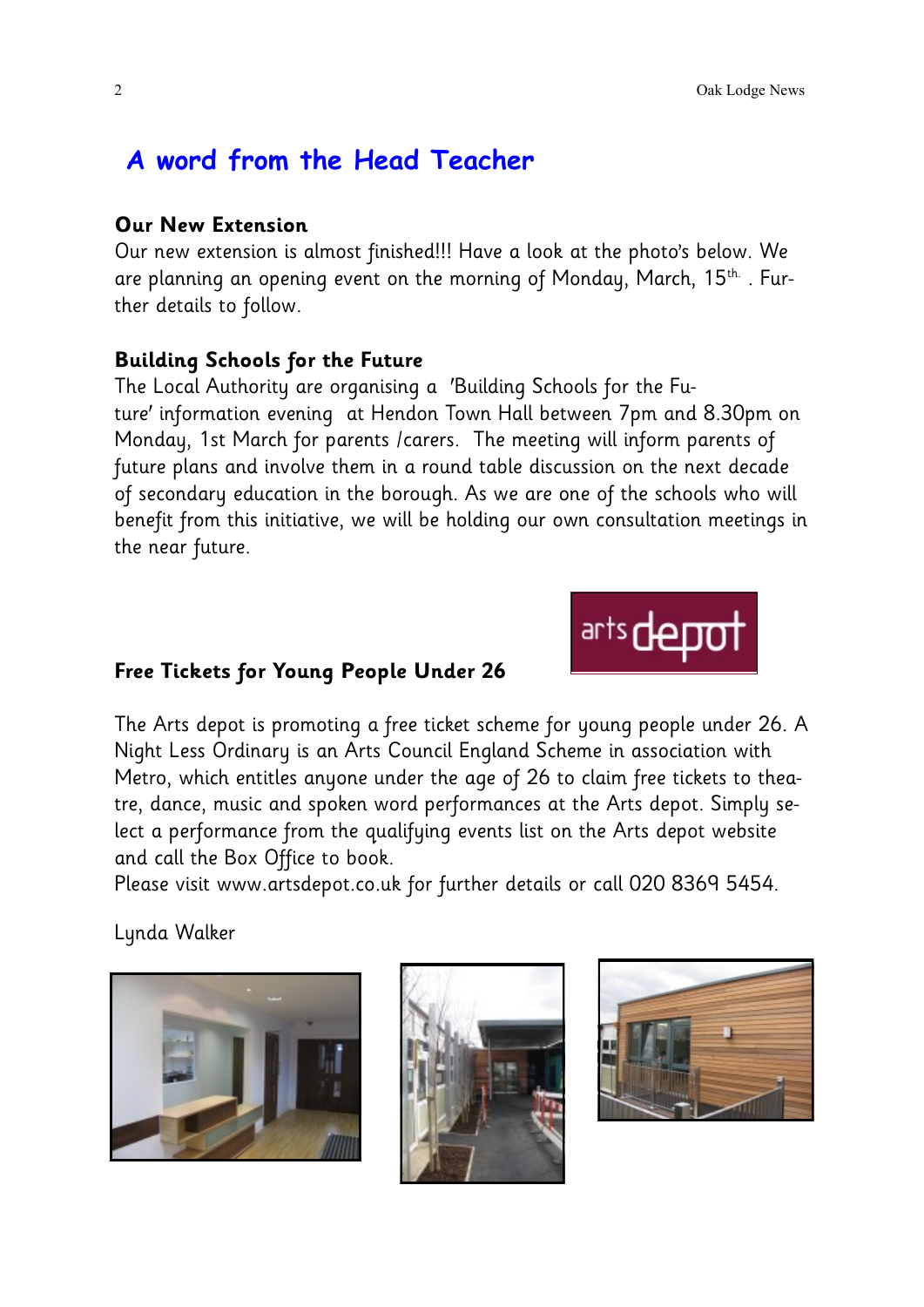### **News from Around the School**

L2,3,4 & 5 had fantastic expressive music sessions with David this week. They played along to some of their favourite songs. Pupils from L4 have also been practising giving compliments, using the social skills puppets. You are all fantastic!

S6 would like to welcome Leila and Andrew to our class. Both have settled in nicely and it has been great to see lots of the friendship skills we have been practising in action. Alistair won our award this week for some fantastic conversational skills, finding out what Vivek had been up to in the holidays. Natasha completed some fantastic work on Romeo and Juliet. Well done Tasha!

S8 this week wrote letters to people who helped them during their work experience week. We have been making our cups of tea at snack -time as it warms us up in this cold weather. We visited the library on Tuesday and borrowed some books we liked. Students in cooking lesson took their food to be tasted by teachers and other members of staff. We have started to get prepared for our next trip to The Globe theatre.

S4 have enjoyed looking at each other's photo's and videos from half term. We are starting to work on making our own booklet about our days and things we like doing.

S3 have been learning about the history of British railways. On Tuesday, they visited the Brunel Museum in London. An actor dressed as Isambard Kingdom Brunel met them and took them for a walk along the river Thames and explained to the class what the river looked like in 1840. He showed them how he built his first tunnel under the Thames and he showed them his other inventions inside his museum.